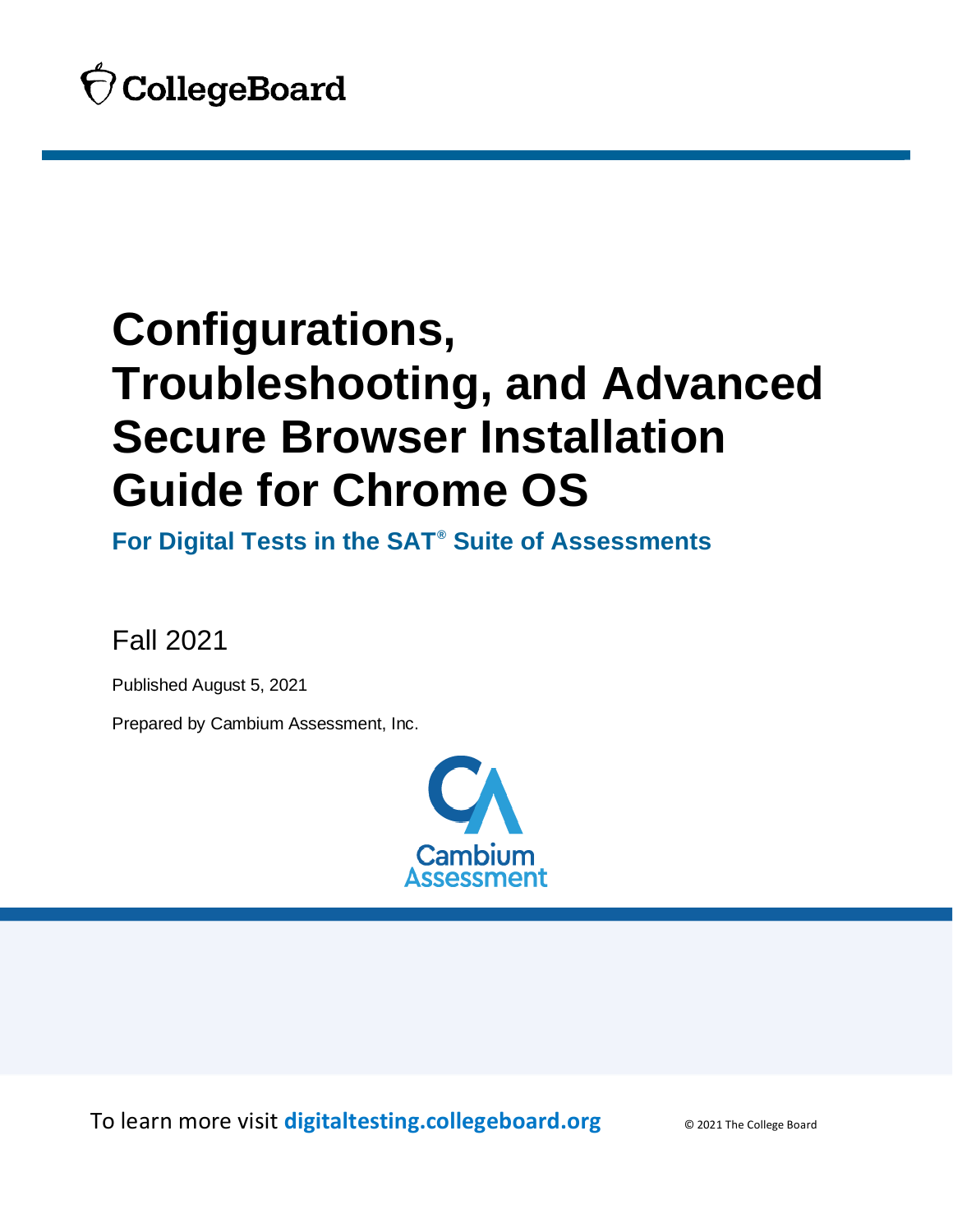| Configurations, Troubleshooting, and Advanced Secure Browser Installation                   |  |
|---------------------------------------------------------------------------------------------|--|
| Configurations, Troubleshooting, and Advanced Secure Browser Installation for<br>Chrome OS. |  |
|                                                                                             |  |
|                                                                                             |  |
|                                                                                             |  |
|                                                                                             |  |
| How to Install the Secure Browser for Chrome OS Using Advanced Methods 4                    |  |
|                                                                                             |  |
| How to Install SecureTestBrowser as a Kiosk App on Managed Chromebooks 4                    |  |
|                                                                                             |  |
|                                                                                             |  |
|                                                                                             |  |
|                                                                                             |  |
|                                                                                             |  |
| URLs for Online Dictionary and Thesaurus to Add to the Allowlist  10                        |  |
| Domains for Email Exchange Server and Single Sign-On System 10                              |  |
|                                                                                             |  |
|                                                                                             |  |
|                                                                                             |  |
|                                                                                             |  |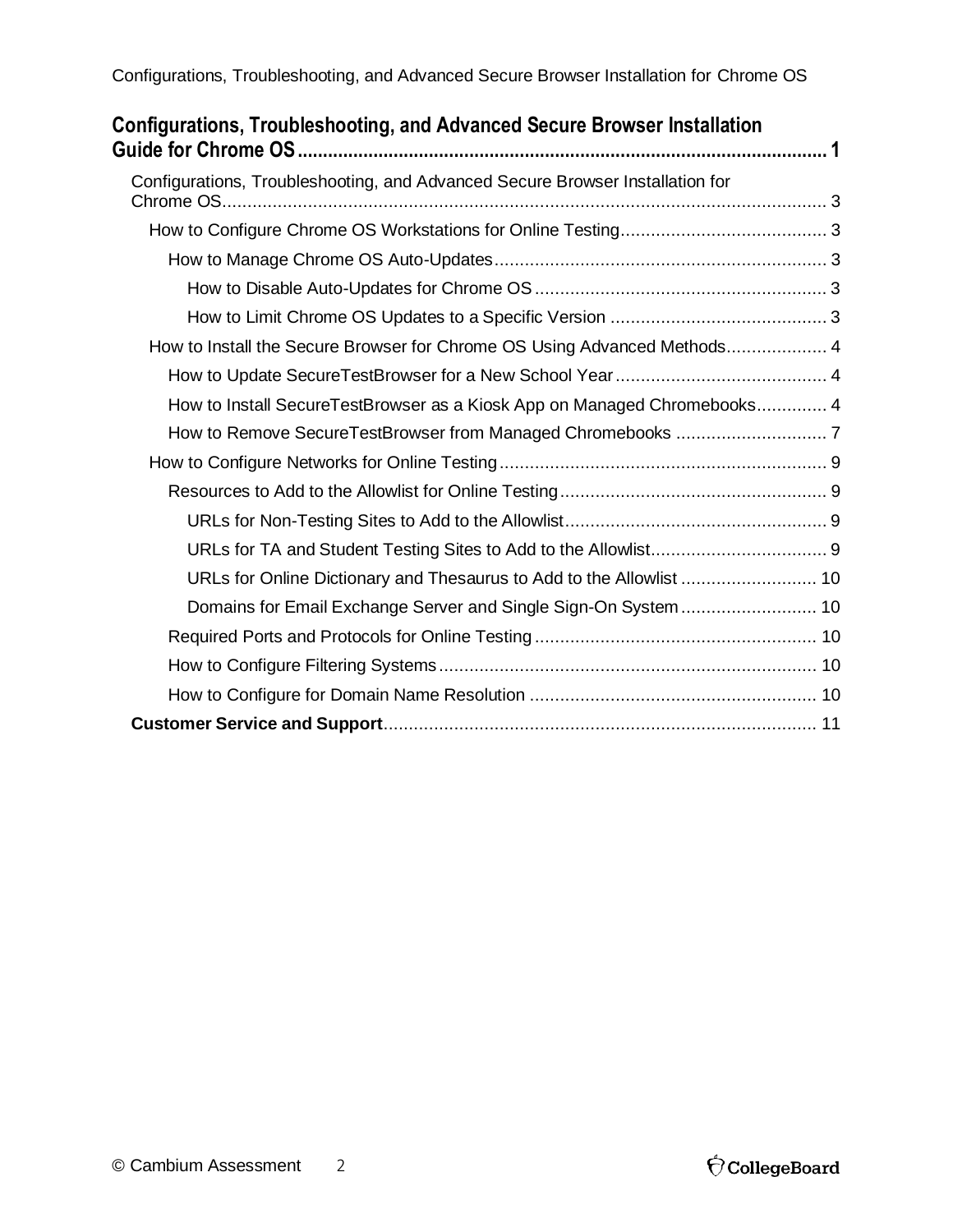<span id="page-2-0"></span>This document contains configurations, troubleshooting, and advanced Secure Browser installation instructions for your network and Chrome OS workstations.

# <span id="page-2-1"></span>**How to Configure Chrome OS Workstations for Online Testing**

This section contains additional configurations for Chrome OS.

#### <span id="page-2-2"></span>**How to Manage Chrome OS Auto-Updates**

This section describes how to manage Chrome OS auto-updates. CAI recommends disabling Chrome OS auto-updates or limiting updates to a specific version used successfully before summative testing begins.

#### <span id="page-2-3"></span>**How to Disable Auto-Updates for Chrome OS**

This section describes how to disable auto-updates for Chrome OS.

- **1.** Display the Device Settings page by following the procedure in *Manage device settings*, [https://support.google.com/chrome/a/answer/1375678.](https://support.google.com/chrome/a/answer/1375678) The steps in that procedure assume that your Chromebooks are managed through the admin console.
- **2.** From the *Automatic Update*s, select **Stop auto-updates**.
- **3.** Select **Save**.

#### <span id="page-2-4"></span>**How to Limit Chrome OS Updates to a Specific Version**

This section describes how to limit Chrome OS updates to a specific version.

- **1.** Display the Device Settings page by following the procedure in *Manage device settings*, https://support.google.com/chrome/a/answer/1375678. The steps in that procedure assume that your Chromebooks are managed through the admin console.
- **2.** From the *Automatic Update*s, select **Allow auto-updates**.
- **3.** From the *Restrict Google Chrome version to at most* list, select the required version.
- **4.** Select **Save**.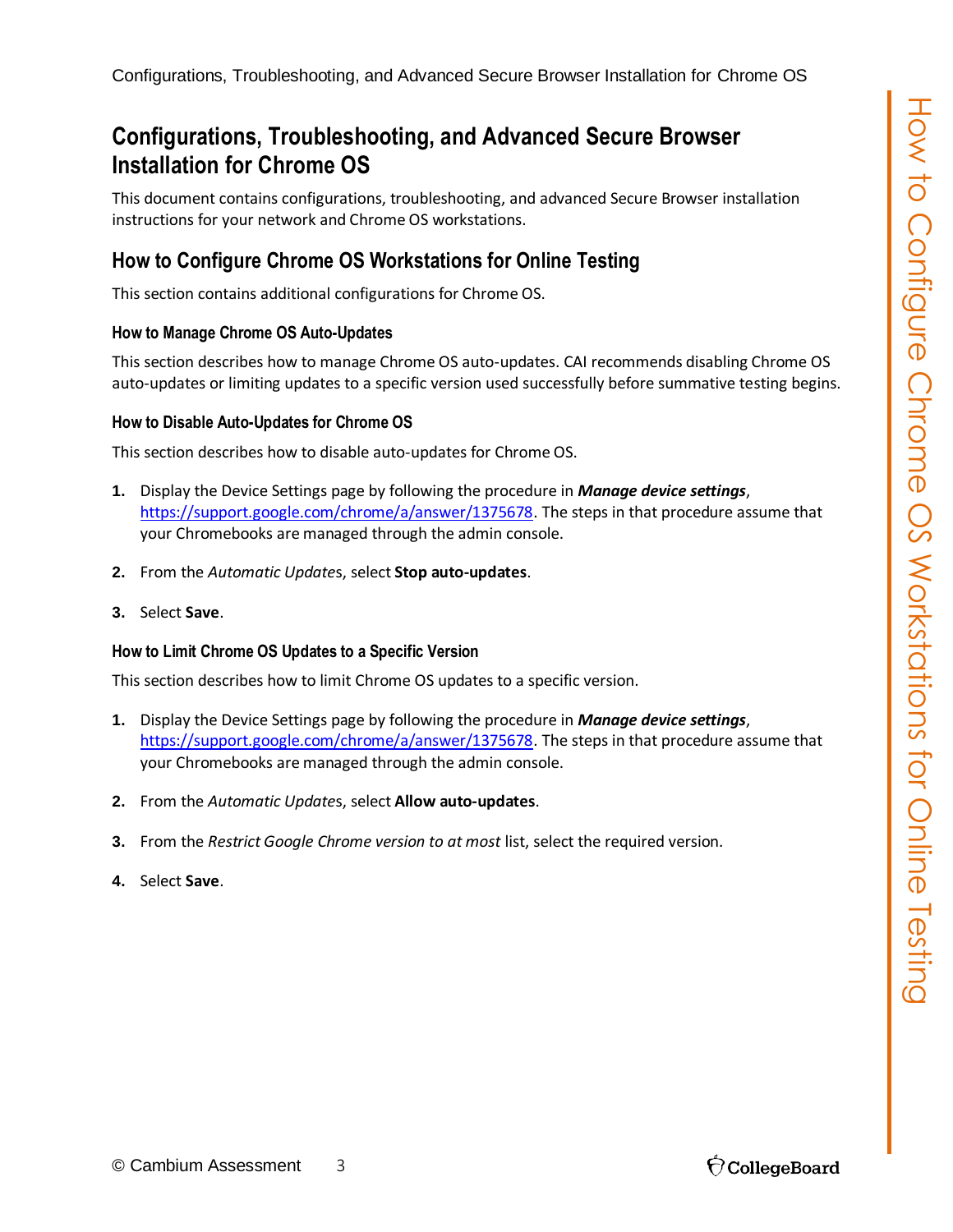### <span id="page-3-0"></span>**How to Install the Secure Browser for Chrome OS Using Advanced Methods**

This document contains additional installation instructions for installing the Secure Browser for Chrome OS.

**Note:** Chromebooks manufactured in 2017 or later must have an Enterprise or Education license to run in kiosk mode, which is necessary to run the Secure Browser.

#### <span id="page-3-1"></span>**How to Update SecureTestBrowser for a New School Year**

If an update to SecureTestBrowser is released to the Chrome Web Store, the app will automatically update on all devices to which it is installed. Users do not need to take any action to manually update SecureTestBrowser after it is installed on a device.

#### <span id="page-3-2"></span>**How to Install SecureTestBrowser as a Kiosk App on Managed Chromebooks**

These instructions are for installing the SecureTestBrowser as a kiosk app on domain-managed Chromebook devices. The steps in this procedure assume that your Chromebooks are already managed through the admin console.

SecureTestBrowser is not compatible with public sessions.

**1.** As the Chromebook administrator, log in to your admin console [\(https://admin.google.com\)](https://admin.google.com/)

| Google Admin<br>$\equiv$                                                          | 冊<br>Search for users, groups or settings<br>$\boldsymbol{\Omega}$<br>$\alpha$<br>⋒                                                                                                                                                              | B |
|-----------------------------------------------------------------------------------|--------------------------------------------------------------------------------------------------------------------------------------------------------------------------------------------------------------------------------------------------|---|
| ⋒<br>Home<br>ട്<br>Directory                                                      | Welcome to your new Admin console homepage! You'll find easier navigation throughout the Admin console using the updated left-hand navigation bar with its expandable<br>案<br>and collapsible display! Learn more                                | K |
| $\Box$ Devices<br>₩<br>Apps<br>Ø<br>Security                                      | Devices<br>Apps<br>:<br>$\approx$<br><b>Users</b><br>$\wedge$<br>Manage web and mobile app access and<br>ᇟ<br>Manage devices and secure your<br>organization's data<br>settings                                                                  |   |
| $^{\circ}$<br>Account<br>⊕<br><b>Rules</b>                                        | Add a user<br>Security<br>Organizational units<br>$D_{\overline{16}}$<br>⊕<br>Configure security settings, and view alerts<br>Delete a user<br>Organize users into units for applying policies<br>and analytics<br>Update a user's name or email |   |
|                                                                                   | Create an alternate email address (email alias)<br>Rules<br>Support<br>$^{\circledR}$<br>$\bigcirc$<br>Manage rules to set alerts and actions<br>Connect with the Help Assistant                                                                 |   |
|                                                                                   | <b>Account settings</b><br>۴<br>Manage your organization's profile and<br>preferences                                                                                                                                                            |   |
| Send feedback<br>⊞                                                                | <b>Buildings and resources</b><br>駒<br>Manage and monitor your buildings, rooms,<br>and resources                                                                                                                                                |   |
| 0 2021 Google Inc.<br>Terms of service - Billing terms -<br><b>Privacy Policy</b> |                                                                                                                                                                                                                                                  |   |

Figure 1. Google Admin Console

**2.** Select **Devices**. The *Devices* drop-down list opens.

Figure 2. Devices Drop-down List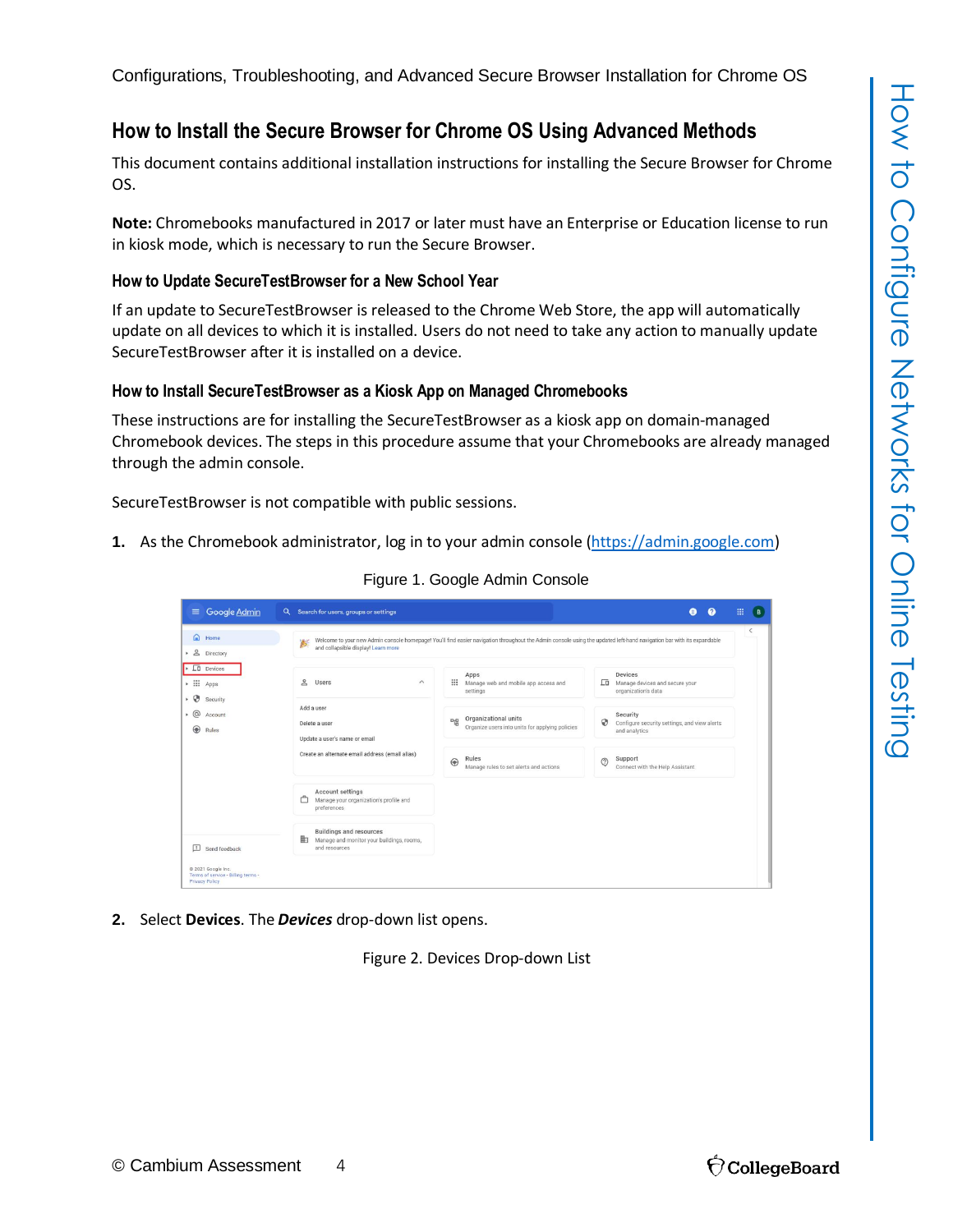| $\bigcap$ Home<br>▶ 吕 Directory                               | 寠<br>and collapsible display! Learn more                                                          | Welcome to your new Admin console homepage! You'll find easier navigation throughout the Admin console using the updated left-hand navigation bar with its expandable |                                                                                | $\langle$ |
|---------------------------------------------------------------|---------------------------------------------------------------------------------------------------|-----------------------------------------------------------------------------------------------------------------------------------------------------------------------|--------------------------------------------------------------------------------|-----------|
| $\overline{-}$ $\overline{L}$ Devices<br>Overview<br>▶ Chrome | $\approx$<br><b>Users</b><br>$\wedge$                                                             | Apps<br>$\mathbf{m}$<br>Manage web and mobile app access and<br>settings                                                                                              | Devices<br>ᄄ<br>Manage devices and secure your<br>organization's data          |           |
| > Mobile & endpoints<br>Networks                              | Add a user<br>Delete a user<br>Update a user's name or email                                      | Organizational units<br>먹<br>Organize users into units for applying policies                                                                                          | Security<br>⊕<br>Configure security settings, and view alerts<br>and analytics |           |
| ・田<br>Apps<br>⊕<br>Security<br>$\cdot$ @<br>Account           | Create an alternate email address (email alias)                                                   | Rules<br>⊕<br>Manage rules to set alerts and actions                                                                                                                  | Support<br>⊚<br>Connect with the Help Assistant                                |           |
| $\bigoplus$<br>Rules                                          | Account settings<br>Å<br>Manage your organization's profile and<br>preferences                    |                                                                                                                                                                       |                                                                                |           |
| $\Box$<br>Send feedback                                       | <b>Buildings and resources</b><br>中<br>Manage and monitor your buildings, rooms,<br>and resources |                                                                                                                                                                       |                                                                                |           |

**3.** From the *Devices* drop-down list, select **Chrome**. The *Chrome* drop-down list appears.

Figure 3. Chrome Drop-down List

|                                                                                   |                                                                                                   |                                                                                                                                                                       |                                                                                | $\langle$ |
|-----------------------------------------------------------------------------------|---------------------------------------------------------------------------------------------------|-----------------------------------------------------------------------------------------------------------------------------------------------------------------------|--------------------------------------------------------------------------------|-----------|
| a Home<br>$\rightarrow$ $\triangle$ Directory                                     | 麡<br>and collapsible display! Learn more                                                          | Welcome to your new Admin console homepage! You'll find easier navigation throughout the Admin console using the updated left-hand navigation bar with its expandable |                                                                                |           |
| $\overline{\phantom{a}}$ $\overline{\phantom{a}}$ Devices<br>Overview<br>- Chrome | $\approx$<br>Users<br>$\wedge$                                                                    | Apps<br>₩<br>Manage web and mobile app access and<br>settings                                                                                                         | Devices<br>Manage devices and secure your<br>organization's data               |           |
| Overview<br>Devices                                                               | Add a user<br>Delete a user<br>Update a user's name or email                                      | Organizational units<br>메<br>Organize users into units for applying policies                                                                                          | Security<br>⊕<br>Configure security settings, and view alerts<br>and analytics |           |
| Managed browsers<br>▶ Settings<br>Apps & extensions                               | Create an alternate email address (email alias)                                                   | Rules<br>$\circledast$<br>Manage rules to set alerts and actions                                                                                                      | Support<br>$\circledcirc$<br>Connect with the Help Assistant                   |           |
| Printers<br>Reports                                                               | Account settings<br>۴<br>Manage your organization's profile and<br>preferences                    |                                                                                                                                                                       |                                                                                |           |
| > Mobile & endpoints<br>Networks<br>$\rightarrow$ $\mathbf{iii}$ Apps             | <b>Buildings and resources</b><br>Manage and monitor your buildings, rooms,<br>駒<br>and resources |                                                                                                                                                                       |                                                                                |           |

**4.** From the *Chrome* drop-down list, select **Apps & extensions**. The *Apps & extensions* drop-down list appears.

Figure 4. Apps & extensions Drop-down List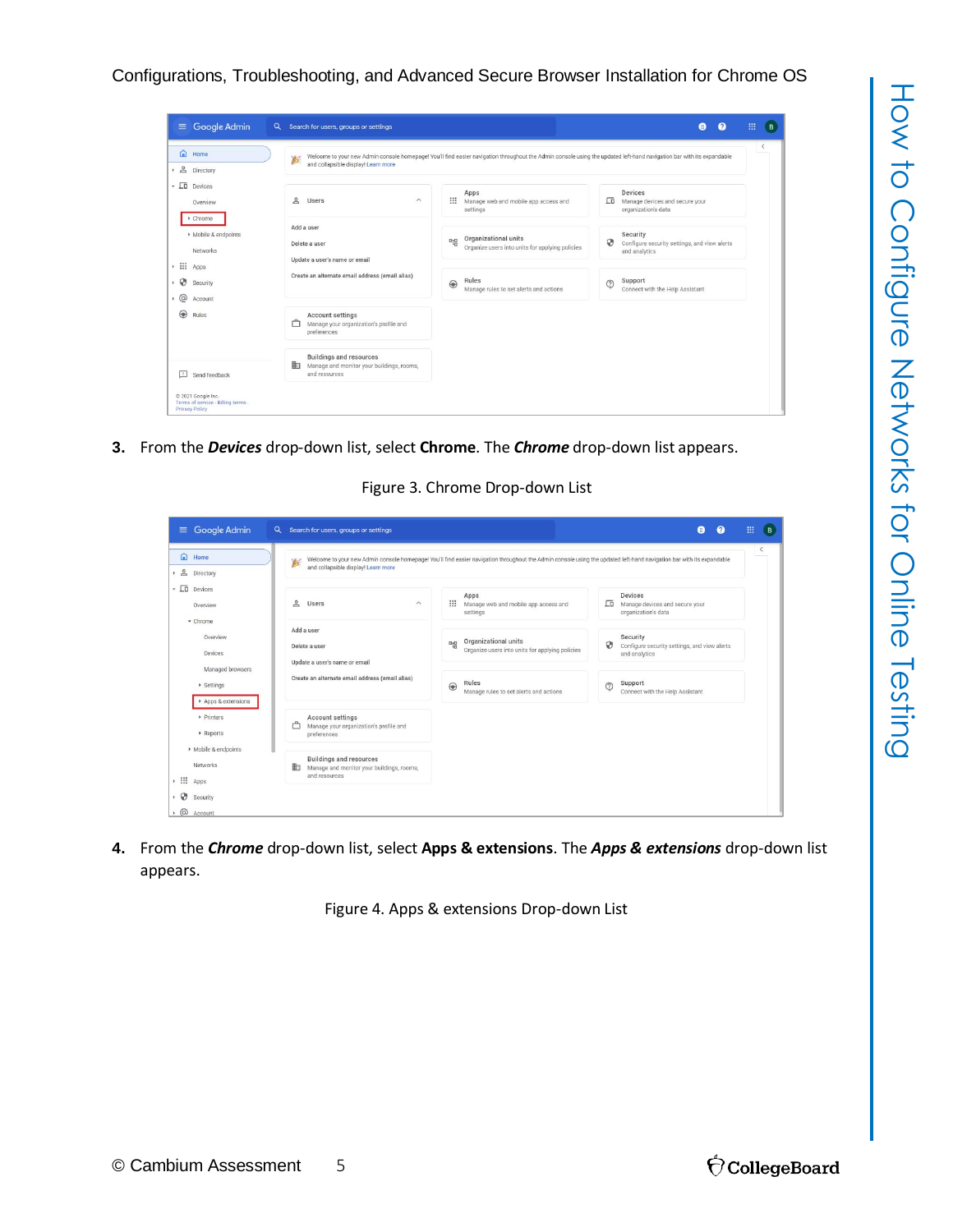| $\Omega$<br>Home<br>$\frac{1}{2}$<br>Directory                  | 凄<br>and collapsible display! Learn more                                                          | Welcome to your new Admin console homepage! You'll find easier navigation throughout the Admin console using the updated left-hand navigation bar with its expandable |                                                                                      |  |
|-----------------------------------------------------------------|---------------------------------------------------------------------------------------------------|-----------------------------------------------------------------------------------------------------------------------------------------------------------------------|--------------------------------------------------------------------------------------|--|
| $\overline{\phantom{a}}$ $\Box$ Devices<br>Overview<br>- Chrome | ≗<br>Users<br>$\wedge$                                                                            | Apps<br>₩<br>Manage web and mobile app access and<br>settings                                                                                                         | Devices<br>ᄄ<br>Manage devices and secure your<br>organization's data                |  |
| Overview<br><b>Devices</b>                                      | Add a user<br>Delete a user<br>Update a user's name or email                                      | Organizational units<br>$\mathbb{D}_{\overline{\mathrm{L}}^0_1}$<br>Organize users into units for applying policies                                                   | Security<br>$\odot$<br>Configure security settings, and view alerts<br>and analytics |  |
| Managed browsers<br>▶ Settings<br>Apps & extensions             | Create an alternate email address (email alias)                                                   | Rules<br>$\bigcirc$<br>Manage rules to set alerts and actions                                                                                                         | Support<br>$\circledcirc$<br>Connect with the Help Assistant                         |  |
| Users & browsers<br>Kiosks                                      | Account settings<br>Å<br>Manage your organization's profile and<br>preferences                    |                                                                                                                                                                       |                                                                                      |  |
| Managed guest<br>sessions<br>Printers                           | <b>Buildings and resources</b><br>駒<br>Manage and monitor your buildings, rooms,<br>and resources |                                                                                                                                                                       |                                                                                      |  |

**5.** From the *Apps & extensions* drop-down list, select **Kiosks**. The *Apps & Extensions* page appears, displaying the *Kiosks* tab.

Figure 5. Apps & extensions page – Kiosks tab

| <b>USERS &amp; BROWSERS</b>                                  | <b>KIOSKS</b>                                                                   | <b>MANAGED GUEST SESSIONS</b> |
|--------------------------------------------------------------|---------------------------------------------------------------------------------|-------------------------------|
| + Search or add a filter                                     |                                                                                 |                               |
| App                                                          | Installation policy                                                             |                               |
| Auto-launch app                                              | <b>None</b><br>$\overline{\phantom{a}}$<br>Locally applied $\blacktriangledown$ |                               |
| <b>Secure Test</b><br>Ë,<br>hblfbmjdaalalhifaajnnodlkiloengc | Installed<br>$\overline{\phantom{a}}$<br>Locally added                          |                               |
|                                                              |                                                                                 |                               |
|                                                              |                                                                                 |                               |
|                                                              |                                                                                 |                               |
|                                                              |                                                                                 |                               |
|                                                              |                                                                                 |                               |
|                                                              |                                                                                 | $\ddot{}$                     |
|                                                              |                                                                                 |                               |

- **6.** Hover over to display options to add a new app.
- **7.** Select **the set of a** Chrome app or extension by ID. The **Add Chrome app or extension by ID** window appears.
- **8.** Enter hblfbmjdaalalhifaajnnodlkiloengc in the *Extension ID* field.

© Cambium Assessment 6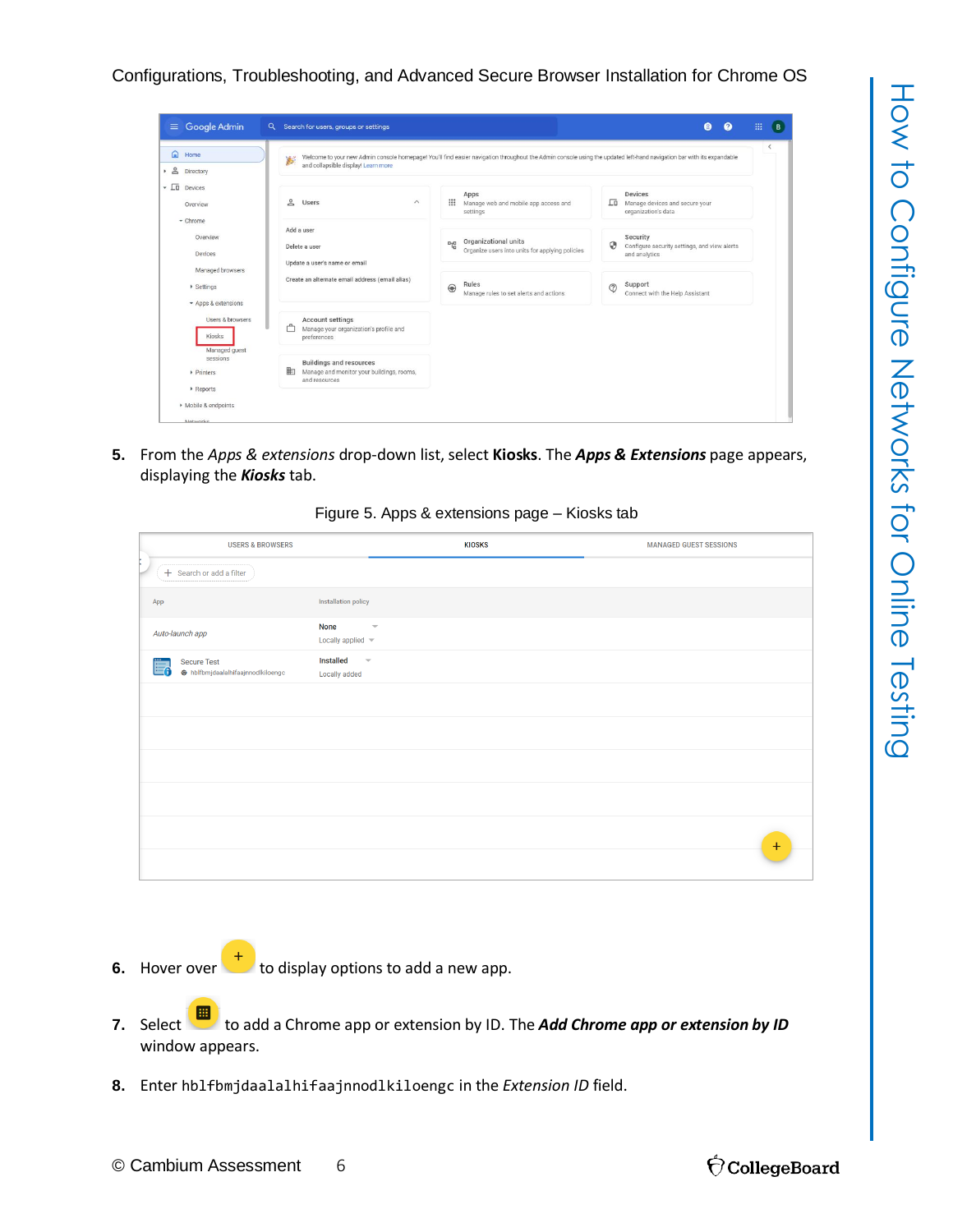**9.** Ensure **From the Chrome Web Store** is selected from the drop-down list.

Figure 6. Add Chrome app or extension by ID

| Add Chrome app or extension by ID                                                                                                                                                         |        |             |
|-------------------------------------------------------------------------------------------------------------------------------------------------------------------------------------------|--------|-------------|
| Chrome apps and extensions can also be added by specifying the ID. If it is outside the<br>Chrome Web Store, you must also specify the URL where the extension is hosted.<br>Extension ID |        |             |
| hblfbmjdaalalhifaajnnodlkiloengc                                                                                                                                                          |        |             |
| From the Chrome Web Store $\blacktriangledown$                                                                                                                                            |        |             |
|                                                                                                                                                                                           | CANCEL | <b>SAVF</b> |

**10.** Select **Save**. The SecureTestBrowser app appears in the app list.

**11.** Ensure **Installed** is selected from the *Installation Policy* drop-down list.

The SecureTestBrowser app will be installed on all managed devices the next time each managed device is turned on.

#### <span id="page-6-0"></span>**How to Remove SecureTestBrowser from Managed Chromebooks**

If SecureTestBrowser must be removed from multiple managed Chromebooks for troubleshooting or other reasons, it can be removed using the Google Admin Console.

- 1. To access a list of all kiosk applications installed on your managed Chromebooks, follow steps **Error! Reference source not found.**-**Error! Reference source not found.** in the section **Error! Reference source not found.**.
- 2. To remove SecureTestBrowser from all managed Chromebooks, select its app name from the list. The *Kiosk Settings* pane appears.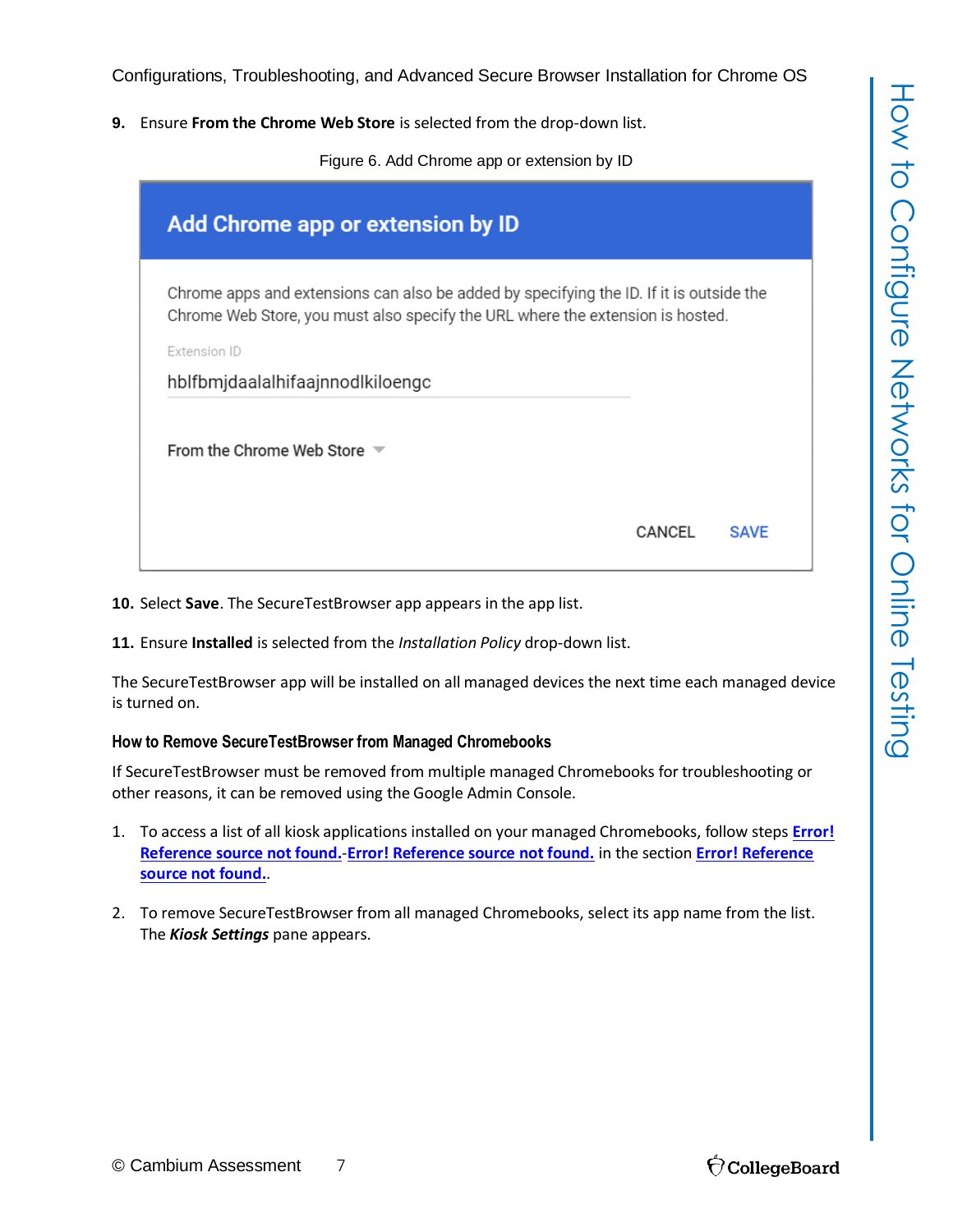| <b>SecureTestBrowser</b>                                         |  |
|------------------------------------------------------------------|--|
| <b>Kiosk Settings</b>                                            |  |
| Allow App to Manage Power<br>Inherited from Google default       |  |
| Enable Unified Desktop (BETA)<br>Inherited from Google default   |  |
| Allow On-screen Keyboard<br>Locally applied V                    |  |
| <b>Enable Plug-ins</b><br>Inherited from Google default          |  |
| Set Keyboard Top Row as FN Keys<br>Inherited from Google default |  |

Figure 7. SecureTestBrowser Kiosk Settings

# 3. Select  $\boxed{\blacksquare}$

4. To close the *Kiosk Settings* pane, select **X**.

The SecureTestBrowser app will be removed from all managed devices the next time each managed device is turned on.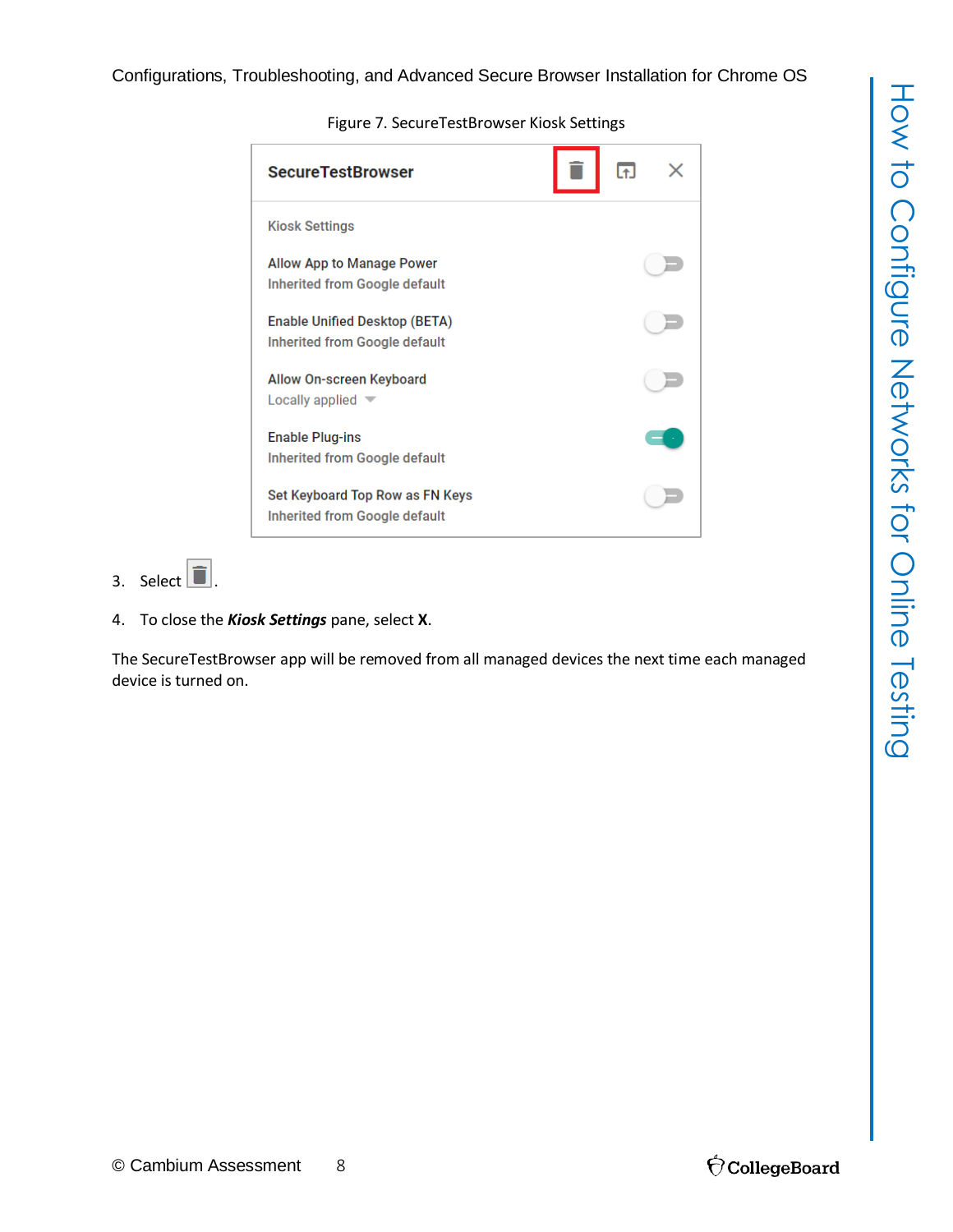# <span id="page-8-0"></span>**How to Configure Networks for Online Testing**

This section contains additional configurations for your network.

#### <span id="page-8-1"></span>**Resources to Add to the Allowlist for Online Testing**

This section presents information about the URLs that CAI provides. Ensure your network's firewalls are open for these URLs. If your testing network includes devices that perform traffic shaping, packet prioritization, or Quality of Service, ensure these URLs have high priority.

#### <span id="page-8-2"></span>**URLs for Non-Testing Sites to Add to the Allowlist**

[Table](#page-8-4) 1 lists URLs for non-testing sites, such as Test Information Distribution Engine and Online Reporting System.

<span id="page-8-4"></span>

| <b>System</b>                                                                                              | <b>URL</b>                                                                            |
|------------------------------------------------------------------------------------------------------------|---------------------------------------------------------------------------------------|
| Portal and Secure Browser installation<br>files                                                            | https://digitaltesting.collegeboard.org/                                              |
| Single Sign-On System                                                                                      | sso3.cambiumast.com/auth/realms/collegeboard/account                                  |
| <b>Test Information Distribution Engine</b>                                                                | cb.tide.cambiumast.com                                                                |
| For 2021-2022, users should add both the<br>Cambium and AIR URLs listed in this table<br>to the Allowlist. | http://sso3.airast.org/auth/realms/collegeboard/account<br>https://cb.tide.airast.org |

|  | Table 1. CAI and AIR URLs for Non-Testing Sites |
|--|-------------------------------------------------|
|  |                                                 |

**Note:** When you are accessing these sites, please use the Cambium URLs. Only use the AIR URLs when adding them to the Allowlist. More information below.

#### <span id="page-8-3"></span>**URLs for TA and Student Testing Sites to Add to the Allowlist**

Testing servers and satellites may be added or modified during the school year to ensure an optimal testing experience. As a result, CAI strongly encourages you to add these URLs to the Allowlist at the root level. This requires using a wildcard. CAI strongly encourages using wildcards when adding these URLs to your allowlist, as servers may be added or removed from the field without notice.

<span id="page-8-5"></span>

| <b>System</b>                                                                                          | <b>URL</b>                                                                                                                                                               |
|--------------------------------------------------------------------------------------------------------|--------------------------------------------------------------------------------------------------------------------------------------------------------------------------|
| TA and Student Testing Sites                                                                           | *.cambiumast.com<br>*.tds.cambiumast.com                                                                                                                                 |
| For 2021-2022, users should add both<br>Cambium and AIR URLs listed in this table to<br>the Allowlist. | *.cloud1.tds.cambiumast.com<br>*.cloud2.tds.cambiumast.com<br>*.cambiumtds.com<br>*.airast.org<br>*.tds.airast.org<br>*.cloud1.tds.airast.org<br>*.cloud2.tds.airast.org |

#### Table 2. CAI and AIR URLs for Testing Sites

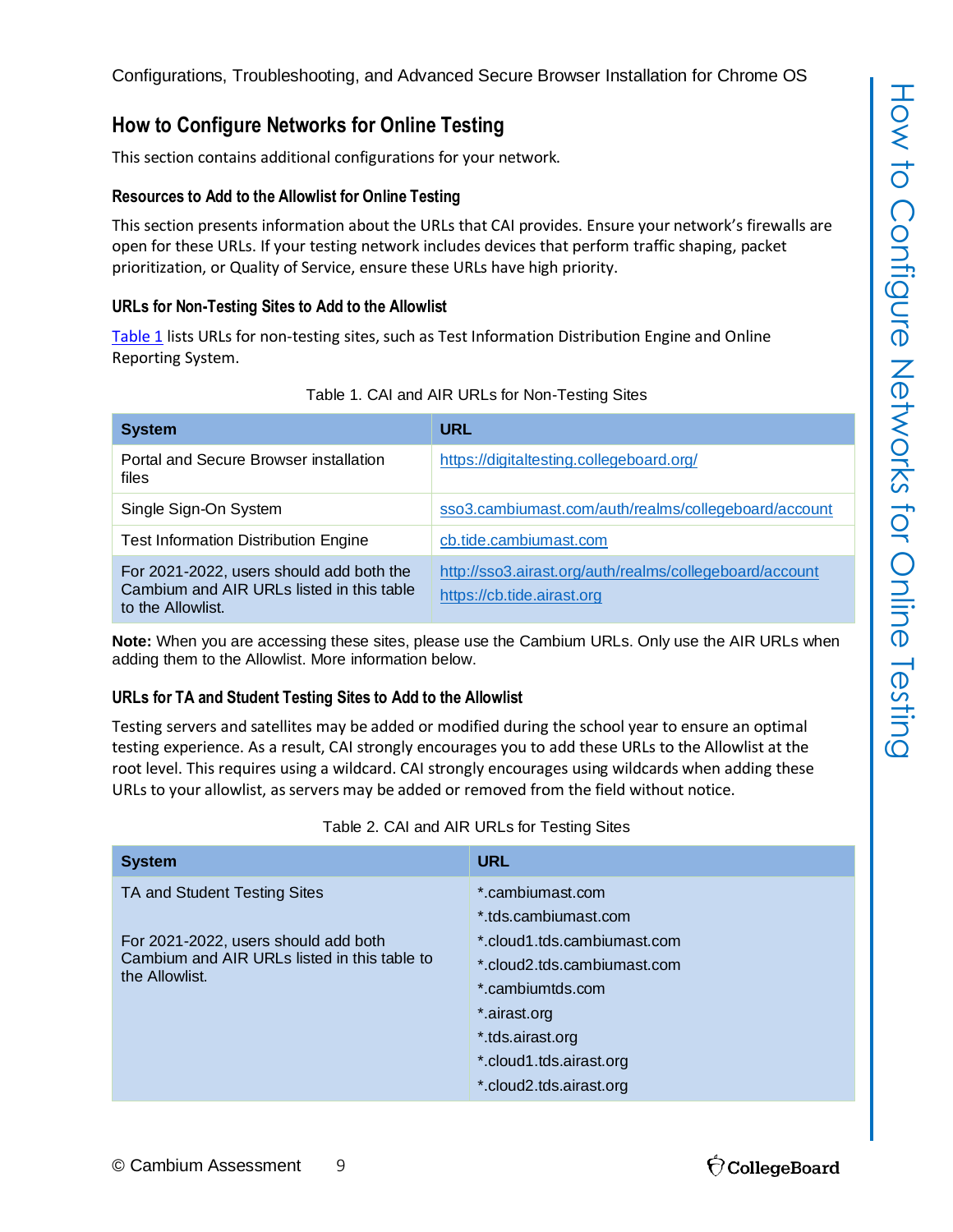#### <span id="page-9-0"></span>**URLs for Online Dictionary and Thesaurus to Add to the Allowlist**

Some online assessments contain an embedded dictionary and thesaurus provided by Merriam-Webster. The Merriam-Webster URLs listed in [Table](#page-9-5) 3 should be added to the Allowlist to ensure that students can use them during testing.

| Table 3. CAI URLs for Online Dictionaries and Thesauruses |
|-----------------------------------------------------------|
|-----------------------------------------------------------|

<span id="page-9-5"></span>

| Domain Name               | <b>IP Address</b> |
|---------------------------|-------------------|
| media.merriam-webster.com | 64 124 231 250    |
| www.dictionaryapi.com     | 64.124.231.250    |

#### <span id="page-9-1"></span>**Domains for Email Exchange Server and Single Sign-On System**

CAI systems send emails for password resets and login codes for the single sign-on system from cambiumast.com and from cambiumassessment.com. Add both domains to your allowlist to ensure you receive these emails.

#### <span id="page-9-2"></span>**Required Ports and Protocols for Online Testing**

[Table](#page-9-6) 4 lists the ports and protocols used by the Test Delivery System. Ensure that all content filters, firewalls, and proxy servers are open accordingly.

<span id="page-9-6"></span>

| <b>Port/Protocol</b> | <b>Purpose</b>                 |
|----------------------|--------------------------------|
| 80/TCP               | HTTP (initial connection only) |
| 443/TCP              | HTTPS (secure connection)      |

#### <span id="page-9-3"></span>**How to Configure Filtering Systems**

If the school's filtering system has both internal and external filtering, the URLs for the testing sites (see [Table](#page-8-4) 1) must be added to the Allowlist in both filters. Ensure your filtering system is not configured to perform packet inspection on traffic to CAI servers. Please see your vendor's documentation for specific instructions. Also, be sure to add these URLs to the Allowlist in any multilayer filtering system (such as local and global layers). Ensure all items that handle traffic to \*.tds.cambiumast.com and \*.tds.airast.org have the entire certificate chain and are using the latest TLS 1.2 protocol.

#### <span id="page-9-4"></span>**How to Configure for Domain Name Resolution**

[Table](#page-8-4) 1 an[d Table](#page-8-5) 2 list the domain names for CAI's testing and non-testing applications. Ensure the testing machines have access to a server that can resolve those names.